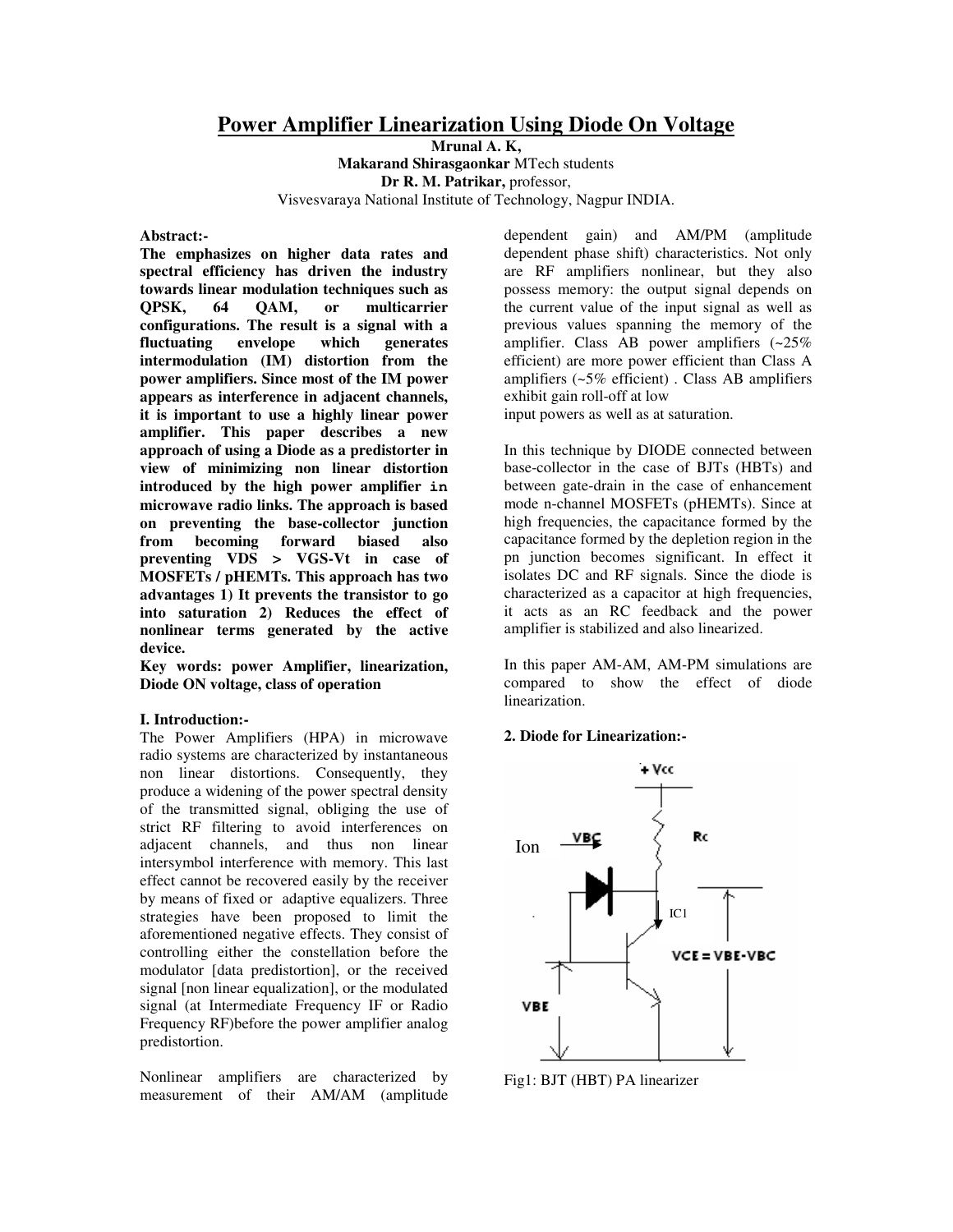The diode is selected to have a forward voltage less than the normal base-collector voltage of the transistor in saturation in the case of BJTs (HBTs).

In the case of a Si transistor VBC  $> V\gamma$  V (Built in potential) when the device is saturated. If the diode has  $VF < V\gamma$ , then  $VBC = VF$  (Voltage drop across the forward biased diode), thus the transistor is prevented from becoming completely saturated.

Schottky diode is used in the case of PAs using BJTs ( HBTs).

$$
I_c = I_s \exp\left(\left[V_{be} - I_b R_b - I_e R_e\right]/V_t\right).
$$

At the output  $V_0 = VCC - IcRc$ . Since Ic1 = Icc-Ion, and emitter is heavily doped, it reduces nonlinear terms thus improves linearity.

$$
I_o = I_s exp(\sqrt{V_t}) = I_s \Sigma (1/n!)(v_f/V_t)^n
$$
  
\n
$$
v_i \sim cos\omega t
$$
  
\n
$$
I_o \sim a_0 + a_1 cos\omega t + a_2 cos2\omega t ... + a_n cosn\omega t + ...
$$
  
\n
$$
I_o \sim a_0 + a_1 cos\omega t + a_2 cos2\omega t ... + a_n cosn\omega t + ...
$$
  
\n
$$
D C \quad linear \quad non-linear \quad norm \quad term
$$

## Fig2:- Output current

In the case of MOSFETs (pHEMTs) Vf of the transistor should be more than the threshold voltage Vt of the transistor.

For the signal levels when the diode turns on  $VDS = VGS - VF$ . Since  $VF > Vt$  (Threshold voltage) it ensures that VDS ( VGS-VF) < VGS – Vt thus the FET operates in the ohmic region.



#### **3.Simulation Results:-**

The power amplifier system is implemented and simulated at the system-level using AGILENT'S ADS. Figure 1(a) and (b) depict the AM-AM, AM-PM conversion for the input power changing from -10dBm to 15 dBm. Figure 2(a) and (b) show the effect of linearization using the diode as explained above. Comparing figures 1 and 2 one can conclude that the 1dB compression point without linearization is at - 4dBm Pin, where as it is at 10dBm after linearization.

#### **4.References:-**

[1] sokal, " Power amplifiers Class A to S", IEEE MTT-s, international microwave symposium, 2000

[2] B. Rasavi, *RF Microelectronics. P*rentice-Hall, first ed., 1998.

[3] Hewlett-Packard, *Application Note 95, S-Parameters, Circuit Analysis and Design*. Hewlett-Packard, September 1968.

[4] F. Giannini, G. Leuzzi, and E. Limiti, "Class AB power amplifier advanced design techniques," in IEEE MTT-S IMOC Proceedings, 1995.

[5] S.-J. Yi, B.-S. Kim, and S. Nam, "Design of high-efficiency power amplifier using DC and small-signal S-parameter measurements," in Asia Pacific Microwave Conference, pp. 513--516, 1997.

[6] "A new Analog predistortion Criterion with application to high efficiency radio